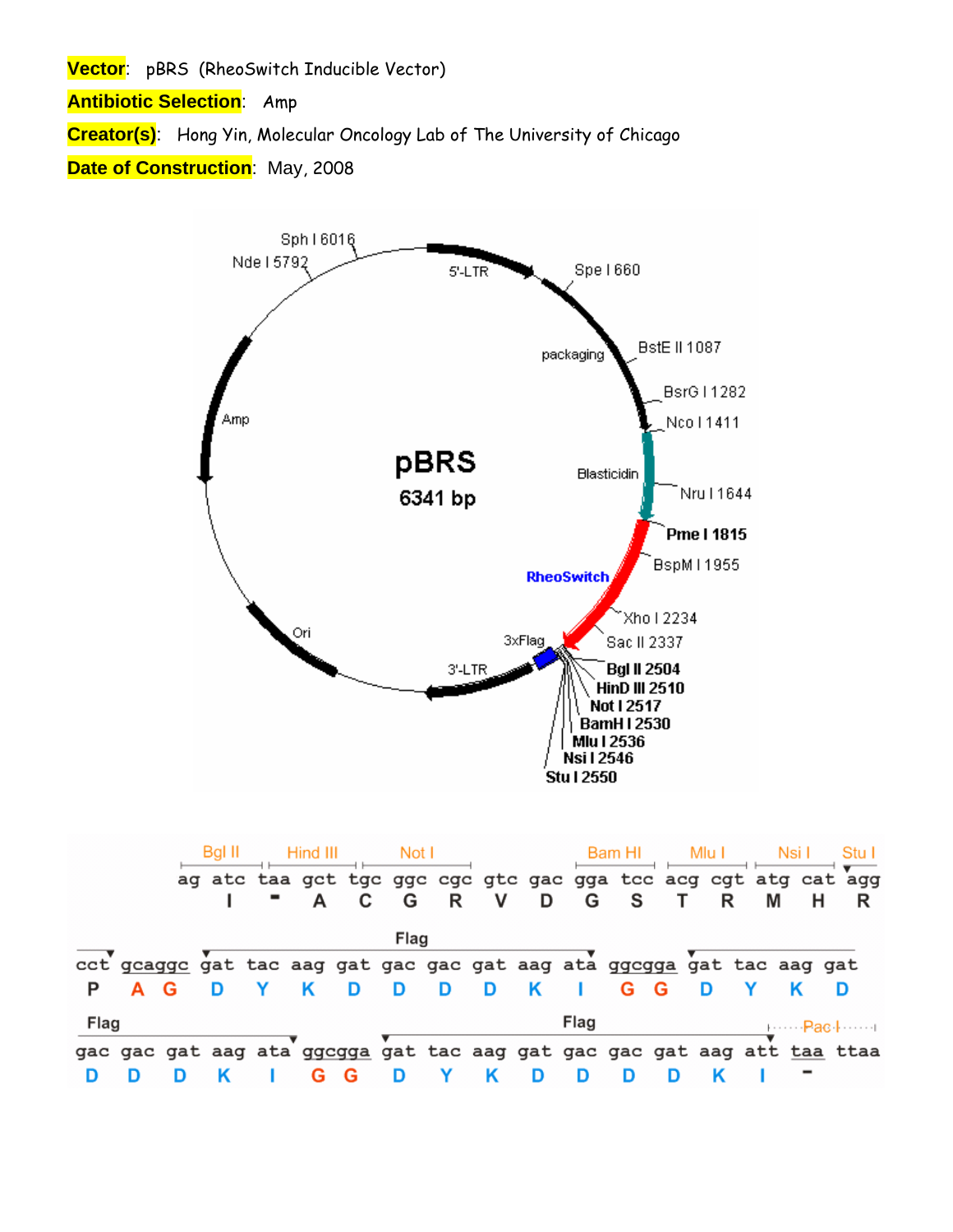## **pBRS (RheoSwitch Inducible Vector) Full-Length Sequence**

TGAAAGACCC CACCTGTAGG TTTGGCAAGC TAGCTTAAGT AACGCCATTT TGCAAGGCATGGAAAATACATAACTGAGAA TAGAGAAGTT AGATCAAGG TTAGGAACAGAGAGACAGCAGAATATGGGCCAAACAGGATATCTGTGGTAAGCAGTTCCTCCCCGGCTCAGGGCCAAGAACAGATGGTCCCCAGATGCGGTCCCGC CCTCAGCAGTTTCTAGAGAACCATCAGATGTTTCCAGGGTGCCCCAAGGACCTGAAATGACCCTGTGCCTTATTTGAACTAACCAATCAGTTCGCTTCTCGCTTCT GTTCGCGCGCTTCTGCTCCCCGAGCTCAATAAAAGAGCCCACAACCCCTCACTCGGCGCGCCAGTCCTCCGATAGACTGCGTCGCCCGGGTACCCGTATTCCCAAT AAAGCCTCTTG CTGTTTGCAT CCGAATCGTG GACTCGCTGA TCCTTGGGAG GGTCTCCTCAGATTGATTGACTGCCCACCTCGGGGGTCTTTCATTTGGAG GTTCCACCGA GATTTGGAGACCCCTGCCCA GGGACCACCGACCCCCCCGC CGGGAGGTAA GCTGGCCAGC GGTCGTTTCGTGTCTGTCTC TGTCTTTGTG CGTGTTTGTGCCGGCATCTAATGTTTGCGCCTGCGTCTGTACTAGTTAGCTAACTAGCTCTGTATCTGGCGGACCCGTGGTGGAACTGACGAGTTCTGAACACCCG GCCG CAACCCTGGG AGACGTCCCAGGGACTTTGGGGGCCGTTTTTGTGGCCCGACCTGAGGAAGGGAGTCGATGTGGAATCCGACCCCGTCAGGATATGTGGTT CTGGTAGGAGACGAGAACCT AAAACAGTTC CCGCCTCCGT CTGAATTTTTGCTTTCGGTT TGGAACCGAAGCCGCGCGTC TTGTCTGCTG CAGCGCTGCA GCATCGTTCT GTGTTGTCTC TGTCTGACTGTGTTTCTGTA TTTGTCTGAA AATTAGGGCC AGACTGTTAC CACTCCCTTAAGTTTGACCTTAGGTCACTG GAAAGATGTCGAGCGGATCG CTCACAACCA GTCGGTAGAT GTCAAGAAGAGACGTTGGGT TACCTTCTGC TCTGCAGAAT GGCCAACCTTTAACGTCGGA TGGCCGCGAGACGGCACCTT TAACCGAGAC CTCATCACCC AGGTTAAGAT CAAGGTCTTT TCACCTGGCCCGCATGGACA CCCAGACCAGGTCCCCTACA TCGTGACCTG GGAAGCCTTG GCTTTTGACCCCCCTCCCTG GGTCAAGCCCTTTGTACACC CTAAGCCTCC GCCTCCTCTT CCTCCATCCGCCCCGTCTCT CCCCCTTGAACCTCCTCGTTCGACCCCGCCTCGATCCTCCCTTTATCCAGCCCTCACTCCTTCTCTAGGCGCCG**GAATTC**ACCATGGCCAAGCCTTTGTCTCAAGA AGAATCCACCCTCATTGAAAGAGCAACGGCTACAATCAACAGCATCCCCATCTCTGAAGACTACAGCGTCGCCAGCGCAGCTCTCTCTAGCGACGGCCGCATCTTC ACTGGTGTCAATGTATATCATTTTACTGGGGGACCTTGTGCAGAACTCGTGGTGCTGGGCACTGCTGCTGCTGCGGCAGCTGGCAACCTGACTTGTATCGTCGCGA TCGGAAATGAGAACAGGGGCATCTTGAGCCCCTGCGGACGGTGCCGACAGGTGCTTCTCGATCTGCATCCTGGGATCAAAGCCATAGTGAAGGACAGTGATGGACA GCCGACGGCAGTTGGGATTCGTGAATTGCTGCCCTCTGGTTATGTGTGGGAGGGCtaa**gtttaaac**CCAATTGGCCGCAATAAAATATCTTTATTTTCATTACATCTGT

CAGAACATTTCTCTATCGATAGGTACCGAGCTCTTACGCGATCGGGCGCGCTATGCCACCTGACGTCGACGGATCGGGAGATCGTACCGAGCTCTTACGCGGGTCGAAG CGGAGTACTGTCCTCCGAGTGGAGTACTGTCCTCCGAGCGGAGTACTGTCCTCCGAGTCGAGGGTCGAAGCGGAGTACTGTCCTCCGAGTGGAGTACTGTCCTCCGAGC GGAGTACTGTCCTCCGA<u>GTCGAC</u>TCTAGCGGGTATATAATGGAT<mark>CTCGA<mark>GAATTCGGAGCTCGTTTAGTGAACCGTCAGATCGCCTGGAGACGCCATCCACGCTGTTTT</mark></mark> GACCTCCATAGAAGACACCGGGACCGATCCAGCCTCCGCGGCCGGGAACGGTGCATTGGAACGCGCATTCCCCGTGTTAATTAACAGGTAAGTGTCTTCCTCCTGTTTC CTTCCCCTGCTATTCTGCTCAACCTTCCTATCAGAAACTGCAGTATCTGTATTTTTCCTAGCAGTAATACTAACGGTTCTTTTTTTCTCTTCACAG **AGAtctaagctt gcgg ccg cgt cga cgg atc cA CGC GT atgcat AGGCCT** gcaggc gat tac aag gat gac gac gat aag ata ggcgga gat tac aag gat gac gac gat aag ata ggcgga gat tac aag gat gac gac gat aag atT TAATTAA

GTGTTGGTTTTTTGTGTGAATCGATAGTACTAACATACGCTCTCCATCAAAACAAAACGAAACAAAACAAACTAGCAAAATAGGCTGTCCCCAGTGCAAGTGCAGGTGC

**CGAT**AAAATAAAAGATTTTATTTAGTCTCCAGAAAAAGGGGGGAATGAAAGACCCCACCTGTAGGTTTGGCAAGCTAGCTTAAGTAACGCCATTTTGCAAGGCATG GAAAATACATAACTGAGAATAGAGAAGTTCAGATCAAGGTTAGGAACAGAGAGACAGCAGAATATGGGCCAAACAGGATATCTGTGGTAAGCAGTTCCTGCCCCGG CTCAGGGCCAAGAACAGATGGTCCCCAGATGCGGTCCCGCCCTCAGCAGTTTCTAGAGAACCATCAGATGTTTCCAGGGTGCCCCAAGGACCTGAAATGACCCTGT GCCTTATTTGAACTAACCAATCAGTTCGCTTCTCGCTTCTGTTCGCGCGCTTCTGCTCCCCGAGCTCAATAAAAGAGCCCACAACCCCTCACTCGGCGCGCCAGTC CTCCGATAGACTGCGTCGCCCGGGTACCCGTGTATCCAATAAACCCTCTTGCAGTTGCATCCGACTTGTGGTCTCGCTGTTCCTTGGGAGGGTCTCCTCTGAGTGA TTGACTACCCGTCAGCGGGGGTCTTTCATGGGTAACAGTTTCTTGAAGTTGGAGAACAACATTCTGAGGGTAGGAGTCGAATATTAAGTAATCCTGACTCAATTAG CCACTGTTTTGAATCCACATACTCCAATACTCCTGAAATAGTTCATTATGGACAGCGCAGAAGAGCTGGGGAGAATTAATTCGTAATCATGGTCATAGCTGTTTCC TGTGTGAAATTGTTATCCGCTCACAATTCCACACAACATACGAGCCGGAAGCATAAAGTGTAAAGCCTGGGGTGCCTAATGAGTGAGCTAACTCACATTAATTGCG TTGCGCTCACTGCCCGCTTTCCAGTCGGGAAACCTGTCGTGCCAGCTGCATTAATGAATCGGCCAACGCGCGGGGAGAGGCGGTTTGCGTATTGGGCG CTCTTCCGCT TCCTCGCTCA CTGACTCGCTGCGCTCGGTC GTTCGGCTGCGGCGAGCGGTATCAGCTCACTCAAAGGCGGTAATACGGTTATCCACAGAA TCAGGGGATAACGCAGGAAA GAACATGTGAGCAAAAGGCC AGCAAAAGGC CAGGAACCGT AAAAAGGCCGCGTTGCTGGC GTTTTTCCATAGGCTCCGCC CCCCTGACGA GCATCACAAA AATCGACGCTCAAGTCAGAG GTGGCGAAAC CCGACAGGAC TATAAAGATACCAGGCGTTT CCCCCTGGAAGCTCCCTCGT GCGCTCTCCT GTTCCGACCC TGCCGCTTAC CGGATACCTG TCCGCCTTTCTCCCTTCGGG AAGCGTGGCGCTTTCTCATA GCTCACGCTGTAGGTATCTC AGTTCGGTGTAGGTCGTTCG CTCCAAGCTGGGCTGTGTGC ACGAACCCCC CGTTCAGCCC GACCGCTGCGCCTTATCCGG TAACTATCGT CTTGAGTCCA ACCCGGTAAGACACGACTTA TCGCCACTGGCAGCAGCCAC TGGTAACAGG ATTAGCAGAG CGAGGTATGT AGGCGGTGCT ACAGAGTTCTTGAAGTGGTG GCCTAACTACGGCTACACTA GAAGGACAGT ATTTGGTATC TGCGCTCTGCTGAAGCCAGT TACCTTCGGAAAAAGAGTTG GTAGCTCTTG ATCCGGCAAA CAAACCACCGCTGGTAGCGG TGGTTTTTTT GTTTGCAAGC AGCAGATTACGCGCAGAAAA AAAGGATCTCAAGAAGATCC TTTGATCTTT TCTACGGGGT CTGACGCTCA GTGGAACGAA AACTCACGTTAAGGGATTTT GGTCATGAGATTATCAAAAA GGATCTTCAC CTAGATCCTT TTAAATTAAAAATGAAGTTT TAAATCAATCTAAAGTATAT ATGAGTAAAC TTGGTCTGAC AGTTACCAATGCTTAATCAG TGAGGCACCT ATCTCAGCGA TCTGTCTATTTCGTTCATCC ATAGTTGCCTGACTCCCCGT CGTGTAGATA ACTACGATAC GGGAGGGCTT ACCATCTGGC CCCAGTGCTGCAATGATACC GCGAGACCCACGCTCACCGG CTCCAGATTT ATCAGCAATA AACCAGCCAGCCGGAAGGGC CGAGCGCAGAAGTGGTCCTG CAACTTTATC CGCCTCCATC CAGTCTATTAATTGTTGCCG GGAAGCTAGA GTAAGTAGTT CGCCAGTTAATAGTTTGCGC AACGTTGTTGCCATTGCTAC AGGCATCGTG GTGTCACGCT CGTCGTTTGGTATGGCTTCA TTCAGCTCCGGTTCCCAACG ATCAAGGCGA GTTACATGAT CCCCCATGTT GTGCAAAAAA GCGGTTAGCTCCTTCGGTCC TCCGATCGTTGTCAGAAGTA AGTTGGCCGC AGTGTTATCA CTCATGGTTATGGCAGCACT GCATAATTCT CTTACTGTCA TGCCATCCGTAAGATGCTTT TCTGTGACTGGTGAGTACTC AACCAAGTCA TTCTGAGAAT AGTGTATGCG GCGACCGAGT TGCTCTTGCCCGGCGTCAAT ACGGGATAAT ACCGCGCCACATAGCAGAACTTTAAAAGTG CTCATCATTGGAAAACGTTC TTCGGGGCGAAAACTCTCAA GGATCTTACC GCTGTTGAGA TCCAGTTCGATGTAACCCAC TCGTGCACCC AACTGATCTT CAGCATCTTTTACTTTCACC AGCGTTTCTGGGTGAGCAAA AACAGGAAGG CAAAATGCCG CAAAAAAGGG AATAAGGGCG ACACGGAAATGTTGAATACT CATACTCTTC CTTTTTCAAT ATTATTGAAG CATTTATCAG GGTTATTGTCTCATGAGCGG ATACATATTTGAATGTATTT AGAAAAATAAACAAATAGGG GTTCCGCGCACATTTCCCCG AAAAGTGCCA CCTGACGTCT AAGAAACCATTATTATCATG ACATTAACCTATAAAAATAG GCGTATCACG AGGCCCTTTC GTCTCGCGCG TTTCGGTGAT GACGGTGAAAACCTCTGACA CATGCAGCTC CCGGAGACGG TCACAGCTTG TCTGTAAGCGGATGCCGGGAGCAGACAAGC CCGTCAGGGCGCGTCAGCGG GTGTTGGCGG GTGTCGGGGC TGGCTTAACTATGCGGCATC AGAGCAGATT GTACTGAGAG TGCACCATATGCGGTGTGAA ATACCGCACAGATGCGTAAG GAGAAAATAC CGCATCAGGC GCCATTCGCC ATTCAGGCTG CGCAACTGTTGGGAAGGGCG ATCGGTGCGGGCCTCTTCGC TATTACGCCA GCTGGCGAAA GGGGGATGTGCTGCAAGGCG ATTAAGTTGGGTAACGCCAG GGTTTTCCCA GTCACGACGT TGTAAAACGACGGCGCAAGG AATGGTGCAT GCAAGGAGAT GGCGCCCAACAGTCCCCCGG CCACGGGGCCTGCCACCATA CCCACGCCGA AACAAGCGCT CATGAGCCCGAAGTGGCGAG CCCGATCTTCCCCATCGGTG ATGTCGGCGA TATAGGCGCC AGCAACCGCA CCTGTGGCGC CGGTGATGCCGGCCACGATG CGTCCGGCGTAGAGGCGATT AGTCCAATTT GTTAAAGACA GGATATCAGTGGTCCAGGCT CTAGTTTTGA CTCAACAATA TCACCAGCTGAAGCCTATAG AGTACGAGCCATAGATAAAA TAAAAGATTT TATTTAGTCT CCAGAAAAAG GGGGGAA

## Unique enzymes in pBRS:

|         |                  |      | HinD III                 | A AGCT.T                                  | 2510   |          |           |
|---------|------------------|------|--------------------------|-------------------------------------------|--------|----------|-----------|
| Spe I   | A`CTAG, T        | 660  | Not I                    | GC GGCC, GC                               | 2517   |          |           |
| BstE II | G`GTNAC, C       | 1087 | BamH I                   | G`GATC, C                                 | 2530   |          |           |
| BsrG I  | T`GTAC, A        | 1282 | Mlu I                    | A`CGCG, T                                 | 2536   |          |           |
| Nco I   | $C$ $CATG$ , $G$ | 1411 | Nsi I                    | A, TGCA`T                                 | 2546   |          |           |
| Nru I   | TCG CGA          | 1644 | Stu I                    | AGG CCT                                   | 2550   |          |           |
| BsaB I  | GATNN NNATC      | 1711 | Nde I                    | CA`TA, TG                                 | 5792   |          |           |
| Pme I   | CTTT AAAC        | 1815 | Sph I                    | G.CATG'C                                  | 6016   |          |           |
| Mun I   | C`AATT, G        | 1821 | Number of enzymes = $22$ |                                           |        |          |           |
| BspM I  | ACCTGC 10/14     | 1955 |                          |                                           |        |          |           |
| PaeR7 I | C`TCGA, G        | 2234 |                          | The following enzymes do not cut in pBRS: |        |          |           |
| Xho I   | C`TCGA, G        | 2234 |                          |                                           |        |          |           |
| Sac II  | CC.GC GG         | 2337 | Age I                    | Apa I                                     | Avr II | Bcl I    | Blp I     |
| Bsm I   | GAATG, C 7       | 2363 | BsaA I                   | BsiC I                                    | BsiW I | Bsp120 I | Bsp1286 I |
| Bql II  | A GATC. T        | 2504 |                          |                                           |        |          |           |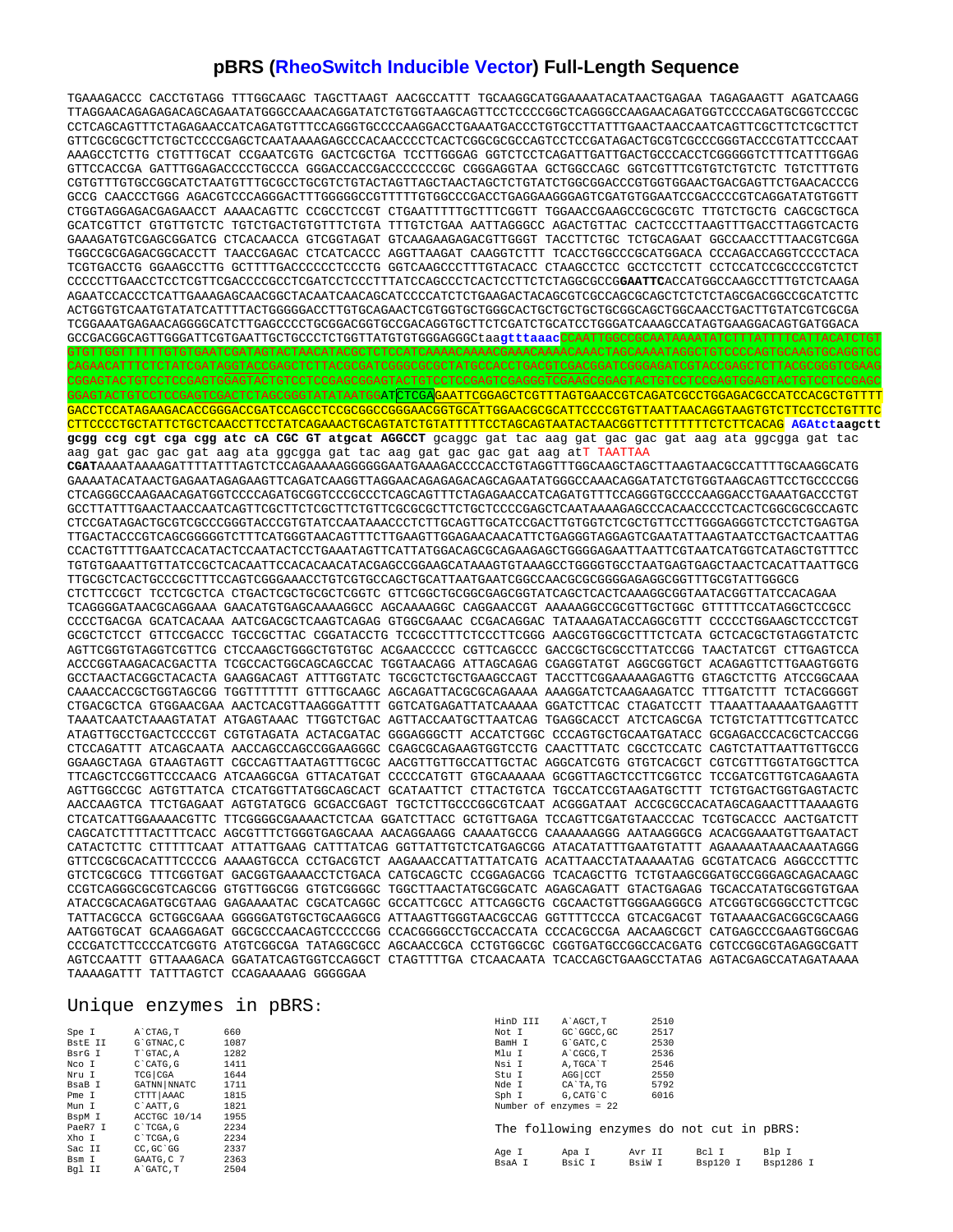| BspM II<br>Eco72 I<br>Pml I |             | Bst1107 I<br>Esp I<br>Rsr II | BstB I<br>Fse I<br>Sfi I    | BstX I<br>Hpa I<br>SnaB I | Dra III<br>PflM I<br>Spl I | Bsm I<br>BsmA I     | (1)<br>(22) | 5789<br>2363<br>107 | 475                 | 531                                                                                                                                                                                                                                                                                                                                                                                                                                                                                                                                                                                   | 609                  |
|-----------------------------|-------------|------------------------------|-----------------------------|---------------------------|----------------------------|---------------------|-------------|---------------------|---------------------|---------------------------------------------------------------------------------------------------------------------------------------------------------------------------------------------------------------------------------------------------------------------------------------------------------------------------------------------------------------------------------------------------------------------------------------------------------------------------------------------------------------------------------------------------------------------------------------|----------------------|
|                             |             |                              | pBRS: sites sorted by name: |                           |                            |                     |             | 734<br>1132<br>2272 | 832<br>1150<br>2688 | 1328                                                                                                                                                                                                                                                                                                                                                                                                                                                                                                                                                                                  | 1073<br>1431<br>3158 |
| Aat II                      | (3)         | 745                          | 2037                        | 5543                      |                            |                     |             | 3179                | 4683                | 5457                                                                                                                                                                                                                                                                                                                                                                                                                                                                                                                                                                                  | 5610                 |
| Acc I                       | (3)         | 2037                         | 2208                        | 2525                      |                            |                     |             | 5654                | 6326                |                                                                                                                                                                                                                                                                                                                                                                                                                                                                                                                                                                                       |                      |
| Acc65 I                     | (3)         | 401                          | 1993                        | 3106                      |                            | BsmB I              | (8)         | 733<br>1329         | 831<br>2271         |                                                                                                                                                                                                                                                                                                                                                                                                                                                                                                                                                                                       | 1131<br>5653         |
| Aci I                       | (68)        | 197<br>688                   | 203<br>727                  | 566<br>860                | 588<br>901                 | BsmF I              | (12)        | 172                 | 185                 | 564                                                                                                                                                                                                                                                                                                                                                                                                                                                                                                                                                                                   | 729                  |
|                             |             | 1042                         | 1133                        | 1199                      | 1298                       |                     |             | 764                 | 1205                | 1585                                                                                                                                                                                                                                                                                                                                                                                                                                                                                                                                                                                  | 1934                 |
|                             |             | 1317                         | 1355                        | 1532                      | 1614                       |                     |             | 2332                | 2877                |                                                                                                                                                                                                                                                                                                                                                                                                                                                                                                                                                                                       | 6022                 |
|                             |             | 1681                         | 1828                        | 2070                      | 2080                       | BsoF I              | (38)        | 727<br>925          | 901<br>928          |                                                                                                                                                                                                                                                                                                                                                                                                                                                                                                                                                                                       | 920<br>1513          |
|                             |             | 2118<br>2334                 | 2150<br>2336                | 2188<br>2516              | 2217<br>2520               |                     |             | 1532                | 1606                | 1609                                                                                                                                                                                                                                                                                                                                                                                                                                                                                                                                                                                  | 1612                 |
|                             |             | 2588                         | 2621                        | 2902                      | 2908                       |                     |             | 1615                | 1618                | 1782                                                                                                                                                                                                                                                                                                                                                                                                                                                                                                                                                                                  | 1828                 |
|                             |             | 3204                         | 3418                        | 3521                      | 3577                       |                     |             | 2337<br>3634        | 2517<br>3652        |                                                                                                                                                                                                                                                                                                                                                                                                                                                                                                                                                                                       | 3553<br>3773         |
|                             |             | 3587<br>3682                 | 3611<br>3773                | 3654<br>3801              | 3661<br>3928               |                     |             | 3928                | 4071                | 4136                                                                                                                                                                                                                                                                                                                                                                                                                                                                                                                                                                                  | 4139                 |
|                             |             | 3947                         | 4068                        | 4178                      | 4313                       |                     |             | 4345                | 4673                | 5012                                                                                                                                                                                                                                                                                                                                                                                                                                                                                                                                                                                  | 5039                 |
|                             |             | 4322                         | 4684                        | 4775                      | 4966                       |                     |             | 5134                | 5363<br>5936        |                                                                                                                                                                                                                                                                                                                                                                                                                                                                                                                                                                                       | 5759                 |
|                             |             | 5012                         | 5133                        | 5177                      | 5254                       | BspH I              | (4)         | 5863<br>4448        | 5456                |                                                                                                                                                                                                                                                                                                                                                                                                                                                                                                                                                                                       | 6085                 |
|                             |             | 5363<br>5722                 | 5462<br>5732                | 5509<br>5758              | 5683<br>5796               | BspM I              | (1)         | 1955                |                     |                                                                                                                                                                                                                                                                                                                                                                                                                                                                                                                                                                                       |                      |
|                             |             | 5809                         | 5835                        | 5892                      | 6151                       | Bsr I               | (17)        | 374                 | 1030                | 1058                                                                                                                                                                                                                                                                                                                                                                                                                                                                                                                                                                                  | 1546                 |
| Afl II                      | (3)         | 35                           | 1006                        | 2738                      |                            |                     |             | 1570<br>4135        | 1954<br>4148        |                                                                                                                                                                                                                                                                                                                                                                                                                                                                                                                                                                                       | 3529<br>4668         |
| Afl III<br>Aha II           | (2)<br>(10) | 2536<br>742                  | 3728<br>1398                | 2034                      | 2280                       |                     |             | 4786                | 4829                | 5096                                                                                                                                                                                                                                                                                                                                                                                                                                                                                                                                                                                  | 5268                 |
|                             |             | 5158                         | 5540                        | 5844                      | 6027                       |                     |             | 5974                |                     |                                                                                                                                                                                                                                                                                                                                                                                                                                                                                                                                                                                       |                      |
|                             |             | 6141                         | 6162                        |                           |                            | BsrB I              | (6)         | 1042                | 2118                |                                                                                                                                                                                                                                                                                                                                                                                                                                                                                                                                                                                       | 3420                 |
| Ahd I                       | (4)         | 1020                         | 3151                        | 3197                      | 4621                       | BsrD I              | (2)         | 3661<br>4682        | 5462<br>4856        |                                                                                                                                                                                                                                                                                                                                                                                                                                                                                                                                                                                       |                      |
| Alu I                       | (31)        | 30<br>668                    | 34<br>676                   | 336<br>1515               | 580<br>1620                | BsrG I              | (1)         | 1282                |                     |                                                                                                                                                                                                                                                                                                                                                                                                                                                                                                                                                                                       |                      |
|                             |             | 2001                         | 2062                        | 2248                      | 2512                       | BssH II             | (5)         | 317                 | 368                 | 2017                                                                                                                                                                                                                                                                                                                                                                                                                                                                                                                                                                                  | 3022                 |
|                             |             | 2733                         | 2737                        | 3041                      | 3360                       | BssS I              | (4)         | 3073<br>1587        | 3901                |                                                                                                                                                                                                                                                                                                                                                                                                                                                                                                                                                                                       | 5592                 |
|                             |             | 3393<br>3896                 | 3488<br>3986                | 3552<br>4032              | 3670<br>4289               | BstE II             | (1)         | 1087                |                     | 949<br>2811<br>1072<br>5611<br>2890<br>917<br>1133<br>2520<br>3655<br>5650<br>5561<br>3079<br>4262<br>2188<br>5285<br>735<br>1217<br>2274<br>3877<br>370<br>1644<br>2336<br>3022<br>3577<br>5179<br>5716<br>2530<br>4478<br>319<br>631<br>1622<br>2556<br>3075<br>3745<br>5746<br>6014<br>6175<br>6164<br>1283<br>2085<br>2174<br>5776<br>208<br>1290<br>2872<br>4003<br>5544<br>1046<br>1708<br>2052<br>2506<br>4371<br>4480<br>4990<br>5886<br>1044<br>1706<br>2050<br>2504<br>4369<br>4478<br>4988<br>5884<br>4506<br>5705<br>2334<br>1109<br>1825<br>5009<br>2337<br>2500<br>5904 |                      |
|                             |             | 4810                         | 4910                        | 4973                      | 5652                       | BstN I              | (18)        | 241                 | 548                 |                                                                                                                                                                                                                                                                                                                                                                                                                                                                                                                                                                                       | 748                  |
|                             |             | 5671                         | 5916                        | 6272                      |                            |                     |             | 1169                | 1194                |                                                                                                                                                                                                                                                                                                                                                                                                                                                                                                                                                                                       | 1237                 |
| Alw I                       | (17)        | 453                          | 1051                        | 1357                      | 1727                       |                     |             | 1267<br>3468        | 1717<br>3756        |                                                                                                                                                                                                                                                                                                                                                                                                                                                                                                                                                                                       | 2946<br>3890         |
|                             |             | 2049<br>2537                 | 2237<br>4290                | 2319<br>4376              | 2526<br>4376               |                     |             | 5963                | 6240                |                                                                                                                                                                                                                                                                                                                                                                                                                                                                                                                                                                                       |                      |
|                             |             | 4473                         | 4474                        | 4938                      | 5253                       | BstU I              | (27)        | 317                 | 319                 |                                                                                                                                                                                                                                                                                                                                                                                                                                                                                                                                                                                       | 903                  |
|                             |             | 5259                         |                             |                           |                            |                     |             | 905<br>2019         | 1135<br>2070        |                                                                                                                                                                                                                                                                                                                                                                                                                                                                                                                                                                                       | 2009<br>2361         |
| AlwN I                      | (4)         | 2444                         | 2453<br>5288                | 2862<br>5785              | 4144                       |                     |             | 2522                | 2538                |                                                                                                                                                                                                                                                                                                                                                                                                                                                                                                                                                                                       | 3024                 |
| ApaL I<br>Apo I             | (3)<br>(3)  | 4042<br>872                  | 1404                        | 2239                      |                            |                     |             | 3075                | 3575                |                                                                                                                                                                                                                                                                                                                                                                                                                                                                                                                                                                                       | 3775                 |
| Asc I                       | (2)         | 368                          | 3073                        |                           |                            |                     |             | 4356                | 4686                |                                                                                                                                                                                                                                                                                                                                                                                                                                                                                                                                                                                       | 5511                 |
| Ase I                       | (4)         | 3371                         | 3499                        | 3558                      | 4793                       | BstY I              | (9)         | 5611<br>2230        | 5613<br>2504        |                                                                                                                                                                                                                                                                                                                                                                                                                                                                                                                                                                                       | 4369                 |
| Asp718<br>Ava I             | (3)<br>(6)  | 401<br>331                   | 1993<br>397                 | 3106<br>498               | 2234                       |                     |             | 4380                | 4466                |                                                                                                                                                                                                                                                                                                                                                                                                                                                                                                                                                                                       | 5246                 |
|                             |             | 3036                         | 3102                        |                           |                            |                     |             | 5263                |                     |                                                                                                                                                                                                                                                                                                                                                                                                                                                                                                                                                                                       |                      |
| Ava II                      | (14)        | 186                          | 199                         | 254                       | 551                        | Bsu36 I<br>Cac8 I   | (2)<br>(35) | 781<br>28           | 1018<br>32          |                                                                                                                                                                                                                                                                                                                                                                                                                                                                                                                                                                                       | 370                  |
|                             |             | 690                          | 1219                        | 1572                      | 2319                       |                     |             | 582                 | 586                 |                                                                                                                                                                                                                                                                                                                                                                                                                                                                                                                                                                                       | 650                  |
|                             |             | 2891<br>4981                 | 2904<br>6236                | 2959                      | 4759                       |                     |             | 1199                | 1508                |                                                                                                                                                                                                                                                                                                                                                                                                                                                                                                                                                                                       | 2019                 |
| BamH I                      | (1)         | 2530                         |                             |                           |                            |                     |             | 2514                | 2552                |                                                                                                                                                                                                                                                                                                                                                                                                                                                                                                                                                                                       | 2731                 |
| Ban I                       | (15)        | 244                          | 401                         | 1142                      | 1397                       |                     |             | 2735<br>3550        | 3024<br>3659        |                                                                                                                                                                                                                                                                                                                                                                                                                                                                                                                                                                                       | 3521<br>3782         |
|                             |             | 1687<br>3106                 | 1967<br>3472                | 1993<br>4569              | 2949<br>5843               |                     |             | 4342                | 4733                |                                                                                                                                                                                                                                                                                                                                                                                                                                                                                                                                                                                       | 5894                 |
|                             |             | 6026                         | 6140                        | 6161                      |                            |                     |             | 5914                | 5918                |                                                                                                                                                                                                                                                                                                                                                                                                                                                                                                                                                                                       | 6055                 |
| Ban II                      | (10)        | 338                          | 351                         | 1677                      | 2003                       | Cfr10 I             | (4)         | 6103<br>629         | 6145<br>4701        |                                                                                                                                                                                                                                                                                                                                                                                                                                                                                                                                                                                       | 6173                 |
|                             |             | 2064<br>6093                 | 2250<br>6107                | 3043                      | 3056                       | Cla I               | (2)         | 1883                | 1987                |                                                                                                                                                                                                                                                                                                                                                                                                                                                                                                                                                                                       |                      |
| Bbe I                       | (5)         | 1401                         | 5847                        | 6030                      | 6144                       | Csp6 I              | (16)        | 402                 | 658                 |                                                                                                                                                                                                                                                                                                                                                                                                                                                                                                                                                                                       | 1889                 |
|                             |             | 6165                         |                             |                           |                            |                     |             | 1994                | 2055                |                                                                                                                                                                                                                                                                                                                                                                                                                                                                                                                                                                                       | 2104                 |
| Bbs I                       | (3)         | 1498                         | 2316                        | 2385                      |                            |                     |             | 2123<br>3107        | 2155<br>5100        |                                                                                                                                                                                                                                                                                                                                                                                                                                                                                                                                                                                       | 2193<br>6287         |
| Bbv I                       | (9)         | 931<br>4147                  | 939<br>4150                 | 1524<br>4356              | 1629<br>5050               | Dde I               | (20)        | 75                  | 167                 |                                                                                                                                                                                                                                                                                                                                                                                                                                                                                                                                                                                       | 476                  |
|                             |             | 5661                         |                             |                           |                            |                     |             | 781                 | 1018                |                                                                                                                                                                                                                                                                                                                                                                                                                                                                                                                                                                                       | 1808                 |
| Bbv II                      | (3)         | 1497                         | 2315                        | 2386                      |                            |                     |             | 2508<br>3182        | 2778<br>3253        |                                                                                                                                                                                                                                                                                                                                                                                                                                                                                                                                                                                       | 2913<br>4412         |
| Bcn I                       |             | $(16)$ 164<br>724            | 399<br>2318                 | 400<br>2342               | 571<br>2869                |                     |             | 4578                | 5118                |                                                                                                                                                                                                                                                                                                                                                                                                                                                                                                                                                                                       | 5779                 |
|                             |             | 3104                         | 3105                        | 4109                      | 4805                       | Dpn I               | $(32)$ 94   |                     | 459                 |                                                                                                                                                                                                                                                                                                                                                                                                                                                                                                                                                                                       | 1178                 |
|                             |             | 5156                         | 5657                        | 5692                      | 6043                       |                     |             | 1363<br>2012        | 1647<br>2044        |                                                                                                                                                                                                                                                                                                                                                                                                                                                                                                                                                                                       | 1722<br>2232         |
| Bfa I                       | (15)        | - 31<br>1394                 | 219<br>1522                 | 661<br>1934               | 673<br>2214                |                     |             | 2269                | 2325                |                                                                                                                                                                                                                                                                                                                                                                                                                                                                                                                                                                                       | 2532                 |
|                             |             | 2465                         | 2734                        | 2924                      | 4223                       |                     |             | 2798                | 4296                |                                                                                                                                                                                                                                                                                                                                                                                                                                                                                                                                                                                       | 4382                 |
|                             |             | 4476                         | 4811                        | 6246                      |                            |                     |             | 4390                | 4468                |                                                                                                                                                                                                                                                                                                                                                                                                                                                                                                                                                                                       | 4585                 |
| Bql I                       | (3)         | 2336                         | 4741                        | 5859                      |                            |                     |             | 4926<br>5265        | 4944<br>5301        |                                                                                                                                                                                                                                                                                                                                                                                                                                                                                                                                                                                       | 5248<br>6110         |
| Bgl II<br>Bpm I             | (1)<br>(4)  | 2504<br>2295                 | 2671                        | 4691                      | 6309                       | DpnII               | $(32)$ 92   |                     | 457                 |                                                                                                                                                                                                                                                                                                                                                                                                                                                                                                                                                                                       | 1176                 |
| Bsa I                       | (6)         | 476                          | 530                         | 1149                      | 3159                       |                     |             | 1361                | 1645                |                                                                                                                                                                                                                                                                                                                                                                                                                                                                                                                                                                                       | 1720                 |
|                             |             | 3180                         | 4682                        |                           |                            |                     |             | 2010<br>2267        | 2042<br>2323        |                                                                                                                                                                                                                                                                                                                                                                                                                                                                                                                                                                                       | 2230<br>2530         |
| BsaB I                      | (1)         | 1711                         |                             |                           |                            |                     |             | 2796                | 4294                |                                                                                                                                                                                                                                                                                                                                                                                                                                                                                                                                                                                       | 4380                 |
| BsaH I                      | (10)        | 742<br>5158                  | 1398<br>5540                | 2034<br>5844              | 2280<br>6027               |                     |             | 4388                | 4466                |                                                                                                                                                                                                                                                                                                                                                                                                                                                                                                                                                                                       | 4583                 |
|                             |             | 6141                         | 6162                        |                           |                            |                     |             | 4924                | 4942                |                                                                                                                                                                                                                                                                                                                                                                                                                                                                                                                                                                                       | 5246                 |
| BsaJ I                      | (31)        | 161                          | 240                         | 250                       | 397                        | Dra I               | (4)         | 5263<br>1815        | 5299<br>4487        |                                                                                                                                                                                                                                                                                                                                                                                                                                                                                                                                                                                       | 6108<br>5198         |
|                             |             | 461<br>694                   | 497<br>733                  | 546<br>734                | 547<br>746                 | Drd I               | (3)         | 1500                | 3836                |                                                                                                                                                                                                                                                                                                                                                                                                                                                                                                                                                                                       |                      |
|                             |             | 747                          | 1167                        | 1236                      | 1245                       | Dsa I               | (4)         | 694                 | 1411                |                                                                                                                                                                                                                                                                                                                                                                                                                                                                                                                                                                                       | 6046                 |
|                             |             | 1265                         | 1266                        | 1411                      | 1716                       | Eae I               | (13)        | 582                 | 724                 |                                                                                                                                                                                                                                                                                                                                                                                                                                                                                                                                                                                       | 1130                 |
|                             |             | 2334                         | 2866                        | 2945                      | 2955                       |                     |             | 1414<br>2517        | 1529<br>3567        |                                                                                                                                                                                                                                                                                                                                                                                                                                                                                                                                                                                       | 2337<br>6043         |
|                             |             | 3102<br>5962                 | 3165<br>6040                | 3467<br>6046              | 3888                       |                     |             | 6175                |                     |                                                                                                                                                                                                                                                                                                                                                                                                                                                                                                                                                                                       |                      |
| BsaW I                      | (3)         | 3934                         | 4081                        | 4912                      |                            | Eag I               | (4)         | 724                 | 1529                |                                                                                                                                                                                                                                                                                                                                                                                                                                                                                                                                                                                       | 2517                 |
| BseR I                      | (4)         | 464                          | 1293                        | 1332                      | 3168                       | Ear I               | (7)         | 1070<br>3612        | 1311<br>5416        |                                                                                                                                                                                                                                                                                                                                                                                                                                                                                                                                                                                       | 3350                 |
| Bsg I<br>BsiE I             | (2)<br>(12) | 1600<br>592                  | 1983<br>727                 | 1532                      | 1648                       | Eco47 III           | (2)         | 923                 | 6082                |                                                                                                                                                                                                                                                                                                                                                                                                                                                                                                                                                                                       |                      |
|                             |             | 2013                         | 2340                        | 2520                      | 3644                       | Eco57 I             | (4)         | 1509                | 4275                | 5289                                                                                                                                                                                                                                                                                                                                                                                                                                                                                                                                                                                  | 6293                 |
|                             |             | 4068                         | 4991                        | 5140                      | 5887                       | ECON I<br>Eco0109 I | (2)<br>(6)  | 784<br>254          | 1392<br>1219        | 1572                                                                                                                                                                                                                                                                                                                                                                                                                                                                                                                                                                                  | 2959                 |
| BsiHKA I                    | (9)         | 338<br>3043                  | 2003<br>4046                | 2064<br>5207              | 2250<br>5292               |                     |             | 5597                | 6051                |                                                                                                                                                                                                                                                                                                                                                                                                                                                                                                                                                                                       |                      |
|                             |             |                              |                             |                           |                            |                     |             |                     |                     |                                                                                                                                                                                                                                                                                                                                                                                                                                                                                                                                                                                       |                      |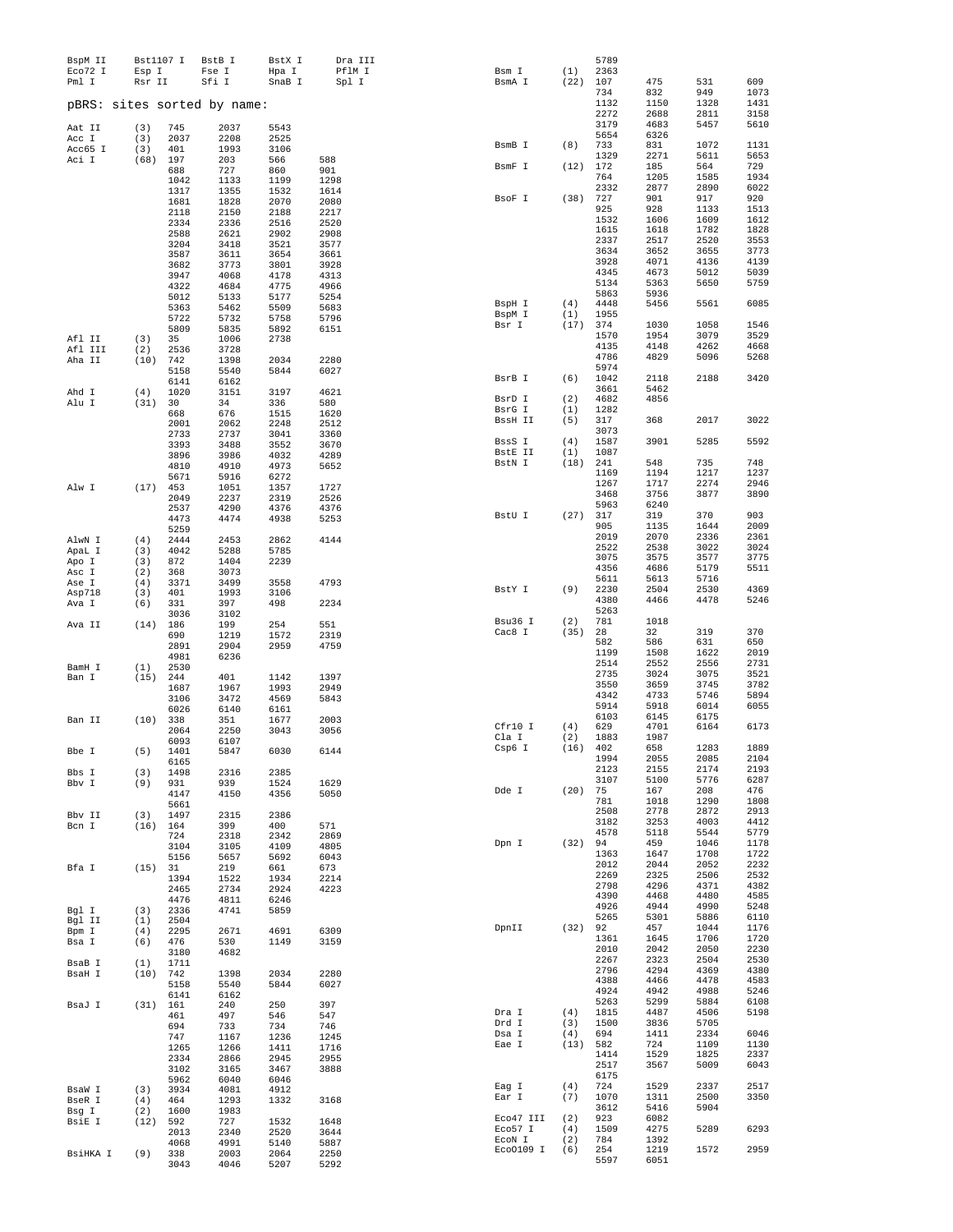| ECOR I   | (2)  | 1404         | 2239         |              |              |                 |                   | 5955 | 5975        |              |              |
|----------|------|--------------|--------------|--------------|--------------|-----------------|-------------------|------|-------------|--------------|--------------|
| ECOR II  | (18) | 239          | 546          | 733          | 746          | Mbo I           | (32)              | 92   | 457         | 1044         | 1176         |
|          |      | 1167         | 1192         | 1215         | 1235         |                 |                   | 1361 | 1645        | 1706         | 1720         |
|          |      | 1265         | 1715         | 2272         | 2944         |                 |                   | 2010 | 2042        | 2050         | 2230         |
|          |      | 3466         | 3754         | 3875         | 3888         |                 |                   | 2267 | 2323        | 2504         | 2530         |
|          |      | 5961         | 6238         |              |              |                 |                   | 2796 | 4294        | 4369         | 4380         |
|          |      |              |              |              |              |                 |                   |      |             |              |              |
| ECOR V   | (3)  | 140          | 2844         | 6229         |              |                 |                   | 4388 | 4466        | 4478         | 4583         |
| Ehe I    | (5)  | 1399         | 5845         | 6028         | 6142         |                 |                   | 4924 | 4942        | 4988         | 5246         |
|          |      | 6163         |              |              |              |                 |                   | 5263 | 5299        | 5884         | 6108         |
| Fnu4H I  | (38) | 727          | 901          | 917          | 920          | Mbo II          | (17)              | 1086 | 1299        | 1445         | 1502         |
|          |      | 925          | 928          | 1133         | 1513         |                 |                   | 1530 | 2320        | 2386         | 2488         |
|          |      | 1532         | 1606         | 1609         | 1612         |                 |                   | 3366 | 3600        | 4389         | 4462         |
|          |      | 1615         | 1618         | 1782         | 1828         |                 |                   | 5217 | 5295        | 5404         | 5892         |
|          |      | 2337         | 2517         | 2520         | 3553         |                 |                   | 6104 |             |              |              |
|          |      | 3634         | 3652         | 3655         | 3773         | Mlu I           | (1)               | 2536 |             |              |              |
|          |      | 3928         | 4071         | 4136         | 4139         | Mme I           | (6)               | 829  | 1106        | 3167         | 3219         |
|          |      |              | 4673         |              | 5039         |                 |                   | 3942 | 4126        |              |              |
|          |      | 4345         |              | 5012         |              |                 |                   |      |             |              |              |
|          |      | 5134         | 5363         | 5650         | 5759         | Mnl I           | (56)              | 167  | 216         | 368          | 387          |
|          |      | 5863         | 5936         |              |              |                 |                   | 432  | 460         | 484          | 506          |
| Fok I    | (15) | 423          | 1140         | 1300         | 1464         |                 |                   | 510  | 566         | 776          | 872          |
|          |      | 1699         | 2270         | 2581         | 2614         |                 |                   | 1168 | 1271        | 1304         | 1310         |
|          |      | 2647         | 3127         | 4587         | 4768         |                 |                   | 1313 | 1319        | 1349         | 1352         |
|          |      | 5055         | 5698         | 5942         |              |                 |                   | 1367 | 1374        | 1390         | 1454         |
| Fsp I    | (2)  | 4843         | 5866         |              |              |                 |                   | 1795 | 1796        | 2101         | 2120         |
| Gdi II   | (14) | 723          | 725          | 1129         | 1528         |                 |                   | 2133 | 2139        | 2171         | 2190         |
|          |      |              | 1824         | 2336         | 2338         |                 |                   | 2209 | 2310        | 2340         | 2406         |
|          |      | 1530         |              |              |              |                 |                   |      |             |              |              |
|          |      | 2516         | 2518         | 3568         | 5008         |                 |                   | 2921 | 3073        | 3092         | 3137         |
|          |      | 6044         | 6176         |              |              |                 |                   | 3164 | 3188        | 3248         | 3577         |
| Gsu I    | (4)  | 2294         | 2672         | 4692         | 6310         |                 |                   | 3626 | 3836        | 3909         | 4160         |
| Hae I    | (7)  | 584          | 1111         | 1416         | 2550         |                 |                   | 4560 | 4641        | 4787         | 4993         |
|          |      | 3743         | 3754         | 4206         |              |                 |                   | 5588 | 5646        | 5906         | 6190         |
| Hae II   | (9)  | 925          | 1401         | 3606         | 3976         | Msc I           | (3)               | 584  | 1111        | 1416         |              |
|          |      | 5847         | 6030         | 6084         | 6144         | Mse I           | (27)              | 36   | 1007        | 1119         | 1149         |
|          |      | 6165         |              |              |              |                 |                   | 1173 | 1814        | 2375         | 2379         |
| Hae III  | (31) | 129          | 173          | 584          | 726          |                 |                   | 2652 | 2656        | 2739         | 3273         |
|          |      |              |              |              |              |                 |                   |      |             |              |              |
|          |      | 762          | 774          | 987          | 1111         |                 |                   | 3371 | 3499        | 3558         | 4434         |
|          |      | 1132         | 1197         | 1416         | 1531         |                 |                   | 4486 | 4491        | 4505         | 4558         |
|          |      | 1827         | 2339         | 2519         | 2550         |                 |                   | 4793 | 4832        | 5197         | 5569         |
|          |      | 2833         | 2878         | 3569         | 3743         |                 |                   | 5750 | 5947        | 6217         |              |
|          |      | 3754         | 3772         | 4206         | 4664         | Msl I           | (3)               | 1860 | 4873        | 5032         |              |
|          |      | 4744         | 5011         | 5598         | 5896         | Msp I           | (26)              | 163  | 398         | 569          | 630          |
|          |      | 6045         | 6053         | 6177         |              |                 |                   | 723  | 1401        | 2316         | 2340         |
| Hga I    | (12) | 381          | 642          | 895          | 1491         |                 |                   | 2868 | 3103        | 3446         | 3935         |
|          |      | 2287         | 2512         | 3086         | 3838         |                 |                   | 4082 | 4108        | 4298         | 4702         |
|          |      |              |              |              |              |                 |                   |      |             |              |              |
|          |      | 4416         | 5148         | 5706         | 6175         |                 |                   | 4736 | 4803        | 4913         | 5155         |
| HgiA I   | (9)  | 338          | 2003         | 2064         | 2250         |                 |                   | 5656 | 5690        | 6042         | 6165         |
|          |      | 3043         | 4046         | 5207         | 5292         |                 |                   | 6174 | 6189        |              |              |
|          |      | 5789         |              |              |              | MspA1 I         | (11)              | 588  | 1620        | 2336         | 3204         |
| HgiE II  | (2)  | 4307         | 5787         |              |              |                 |                   | 3552 | 4070        | 4315         | 5256         |
| Hha I    | (39) | 319          | 321          | 370          | 372          |                 |                   | 5722 | 5916        | 6272         |              |
|          |      | 648          | 905          | 924          | 1400         | Mun I           | (1)               | 1821 |             |              |              |
|          |      | 1512         | 2019         | 2021         | 2363         | Nae I           | (2)               | 631  | 6175        |              |              |
|          |      | 3024         | 3026         | 3075         | 3077         | Nar I           | (5)               | 1398 | 5844        | 6027         | 6141         |
|          |      | 3352         | 3512         | 3577         | 3605         |                 |                   | 6162 |             |              |              |
|          |      |              | 3908         |              |              |                 | (16)              |      |             | 399          | 570          |
|          |      | 3638         |              | 3975         | 4075         | Nci I           |                   | 163  | 398         |              |              |
|          |      | 4249         | 4358         | 4751         | 4844         |                 |                   | 723  | 2317        | 2341         | 2868         |
|          |      | 5181         | 5513         | 5613         | 5716         |                 |                   | 3103 | 3104        | 4108         | 4804         |
|          |      | 5846         | 5867         | 6000         | 6029         |                 |                   | 5155 | 5656        | 5691         | 6042         |
|          |      | 6083         | 6143         | 6164         |              | Nco I           | (1)               | 1411 |             |              |              |
| HinC II  | (3)  | 2038         | 2209         | 2526         |              | Nde I           | (1)               | 5792 |             |              |              |
| Hind II  | (3)  | 2038         | 2209         | 2526         |              | NgoM I          | (2)               | 629  | 6173        |              |              |
| HinD III | (1)  | 2510         |              |              |              | Nhe I           | (2)               | 30   | 2733        |              |              |
| Hinf I   | (19) | 442          | 450          | 791          | 802          | Nla III         | (17)              | 62   | 1205        | 1415         | 2765         |
|          |      | 1437         | 1769         | 1880         | 2135         |                 |                   | 3219 |             | 3732         | 4452         |
|          |      |              |              |              |              |                 |                   |      | 3386        |              |              |
|          |      | 2205         | 2210         | 3263         | 3285         |                 |                   | 4943 | 4953        | 5031         | 5067         |
|          |      | 3306         | 3563         | 3628         | 3703         |                 |                   | 5460 | 5565        | 5649         | 6016         |
|          |      | 4099         | 4616         | 6254         |              |                 |                   | 6089 |             |              |              |
| HinI I   | (10) | 742          | 1398         | 2034         | 2280         | Nla IV          | (35)              | 188  | 201         | 246          | 403          |
|          |      | 5158         | 5540         | 5844         | 6027         |                 |                   | 521  | 552         | 692          | 761          |
|          |      | 6141         | 6162         |              |              |                 |                   | 893  | 1144        | 1221         | 1399         |
| HinP I   | (39) | 317          | 319          | 368          | 370          |                 |                   | 1573 | 1689        | 1969         | 1995         |
|          |      | 646          | 903          | 922          | 1398         |                 |                   | 2320 | 2532        | 2893         | 2906         |
|          |      | 1510         | 2017         | 2019         | 2361         |                 |                   | 2951 |             | 3474         | 3760         |
|          |      |              |              |              |              |                 |                   |      | 3108        |              |              |
|          |      | 3022         | 3024         | 3073         | 3075         |                 |                   | 3799 | 4571        | 4665         | 4706         |
|          |      | 3350         | 3510         | 3575         | 3603         |                 |                   | 4917 | 5507        | 5845         | 6028         |
|          |      | 3636         | 3906         | 3973         | 4073         |                 |                   | 6052 | 6142        | 6163         |              |
|          |      | 4247         | 4356         | 4749         | 4842         | Not I           | (1)               | 2517 |             |              |              |
|          |      | 5179         | 5511         | 5611         | 5714         | Nru I           | (1)               | 1644 |             |              |              |
|          |      | 5844         | 5865         | 5998         | 6027         |                 | (1)               |      |             |              |              |
|          |      |              |              |              |              | Nsi I           |                   | 2546 |             |              |              |
|          |      |              | 6141         | 6162         |              |                 |                   | 3728 |             | 6012         |              |
|          |      | 6081         |              |              |              | Nsp7524 I       | (3)               |      | 5645        |              |              |
| Hpa II   | (26) | 163          | 398          | 569          | 630          | NspB II         | (11)              | 588  | 1620        | 2336         | 3204         |
|          |      | 723          | 1401         | 2316         | 2340         |                 |                   | 3552 | 4070        | 4315         | 5256         |
|          |      | 2868         | 3103         | 3446         | 3935         |                 |                   | 5722 | 5916        | 6272         |              |
|          |      | 4082         | 4108         | 4298         | 4702         | NspH I          | (3)               | 3732 | 5649        | 6016         |              |
|          |      | 4736         | 4803         | 4913         | 5155         | Pac I           | (2)               | 2379 | 2656        |              |              |
|          |      | 5656         | 5690         | 6042         | 6165         | PaeR7 I         | (1)               | 2234 |             |              |              |
|          |      | 6174         | 6189         |              |              | Pal I           | (31)              | 129  | 173         | 584          | 726          |
| Hph I    | (13) | 1157         | 1183         | 1401         | 4465         |                 |                   | 762  | 774         | 987          | 1111         |
|          |      | 4692         | 5106         | 5314         | 5347         |                 |                   | 1132 | 1197        | 1416         | 1531         |
|          |      |              |              |              |              |                 |                   |      |             |              |              |
|          |      | 5631         | 5640         | 6133         | 6178         |                 |                   | 1827 | 2339        | 2519         | 2550         |
|          |      | 6259         |              |              |              |                 |                   | 2833 | 2878        | 3569         | 3743         |
| Kas I    | (5)  | 1397         | 5843         | 6026         | 6140         |                 |                   | 3754 | 3772        | 4206         | 4664         |
|          |      | 6161         |              |              |              |                 |                   | 4744 | 5011        | 5598         | 5896         |
| Kpn I    | (3)  | 405          | 1997         | 3110         |              |                 |                   | 6045 | 6053        | 6177         |              |
| Mae I    | (15) | 31           | 219          | 661          | 673          | Ple I           | (5)               | 799  | 2143        | 2213         | 3271         |
|          |      | 1394         | 1522         | 1934         | 2214         |                 |                   | 4107 |             |              |              |
|          |      | 2465         | 2734         | 2924         | 4223         | Pme I           | (1)               | 1815 |             |              |              |
|          |      | 4476         | 4811         | 6246         |              | PpuM I          | (4)               | 254  | 1219        | 1572         | 2959         |
| Mae II   | (9)  | 742          | 1081         | 1122         | 2034         | Psp1406 I       | (2)               | 4847 | 5220        |              |              |
|          |      | 4431         | 4847         | 5220         | 5540         | PspA I          | (2)               | 397  | 3102        |              |              |
|          |      | 5982         |              |              |              |                 | (5)               |      |             |              | 2449         |
|          |      |              |              |              |              | Pst I           |                   | 921  | 929         | 1105         |              |
| Mae III  | (18) | 39           | 994          | 1022         | 1087         |                 |                   | 2556 |             |              |              |
|          |      | 1231         | 2742         | 3220         | 4084         | Pvu I           | (4)               | 1648 | 2013        | 4991         | 5887         |
|          |      | 4147<br>4935 | 4263<br>5088 | 4546<br>5276 | 4877<br>5664 | Pvu II<br>Rsa I | (4)<br>$(16)$ 403 | 1620 | 3552<br>659 | 5916<br>1284 | 6272<br>1890 |